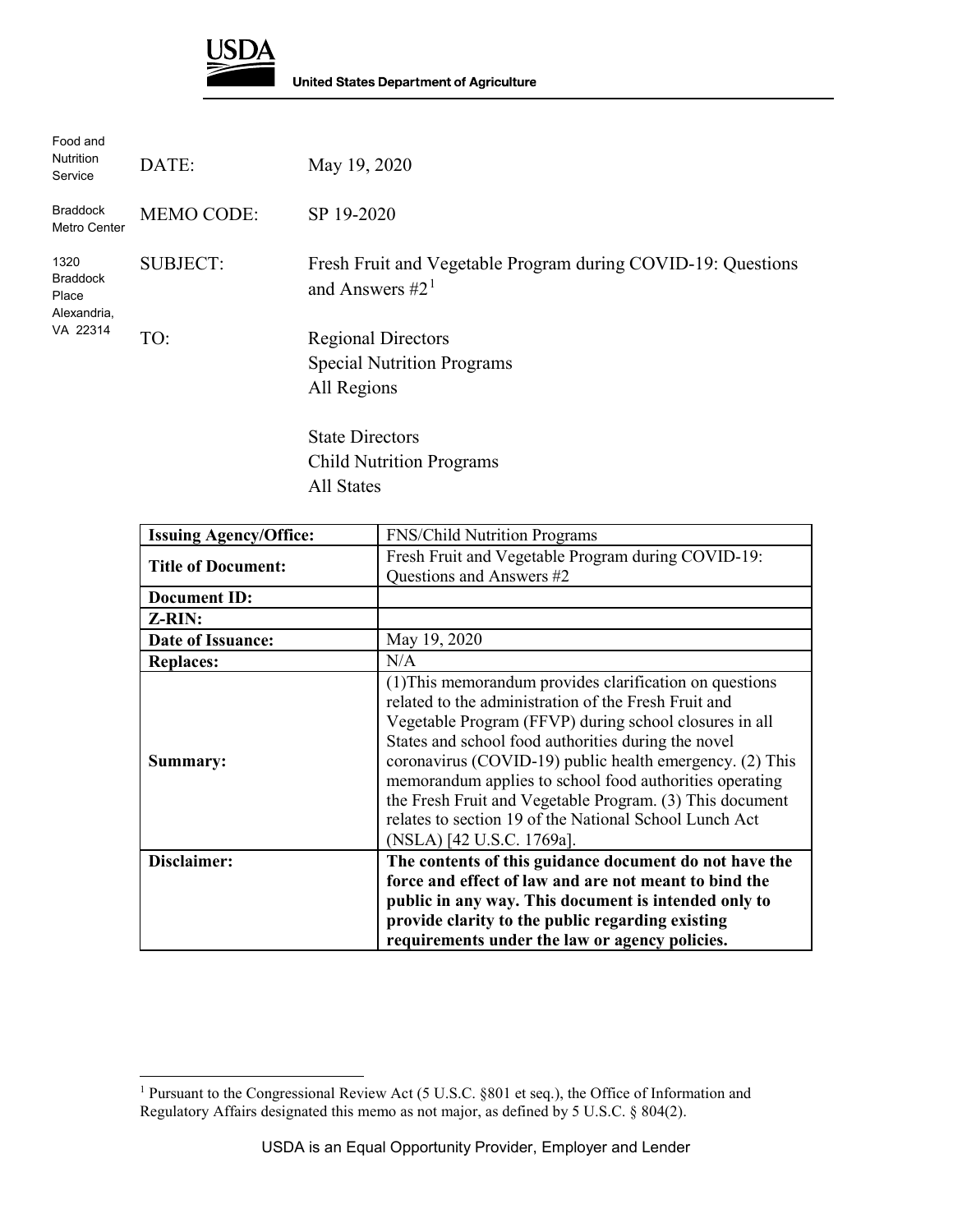This memorandum includes additional questions and answers intended to provide clarification on the operation of the Fresh Fruit and Vegetable Program (FFVP) during the novel coronavirus (COVID-19) public health emergency. This is intended as a supplement to Fresh Fruit and Vegetable Program during COVID-19: [https://www.fns.usda.gov/cn/covid-19/ffvp-during-covid19.](https://www.fns.usda.gov/cn/covid-19/ffvp-during-covid19)

The Secretary has broad authority for the administration of the FFVP, as permitted under section 19 of the National School Lunch Act (NSLA) [42 U.S.C. 1769a]. FNS recognizes that local Program operators are practicing social distancing, and working to limit the amount of time children spend congregating at meal and snack service sites. Therefore, based on the exceptional circumstances relating to the U.S. Department of Health and Human Services' January 27, 2020, declaration of a public health emergency due to the novel coronavirus by the, and pursuant to existing statutory authority, FNS is exercising its enforcement discretion to allow the following flexibilities in the operation of the FFVP. Please note, these flexibilities are as of January 27, 2020, and remain in effect until June 30, 2020, or until expiration of the federally declared public health emergency, whichever is earlier.

FNS appreciates the exceptional effort of State agencies and local Program operators working to meet the nutritional needs of child and adult participants during a challenging time. State agencies are reminded to distribute this memorandum to Program operators immediately. Program Operators should direct any questions concerning this guidance to their State agency. State agencies with questions should contact the appropriate FNS Regional Office.

ang mFQ

Angela M. Kline **Director** Policy and Program Development Division Child Nutrition Programs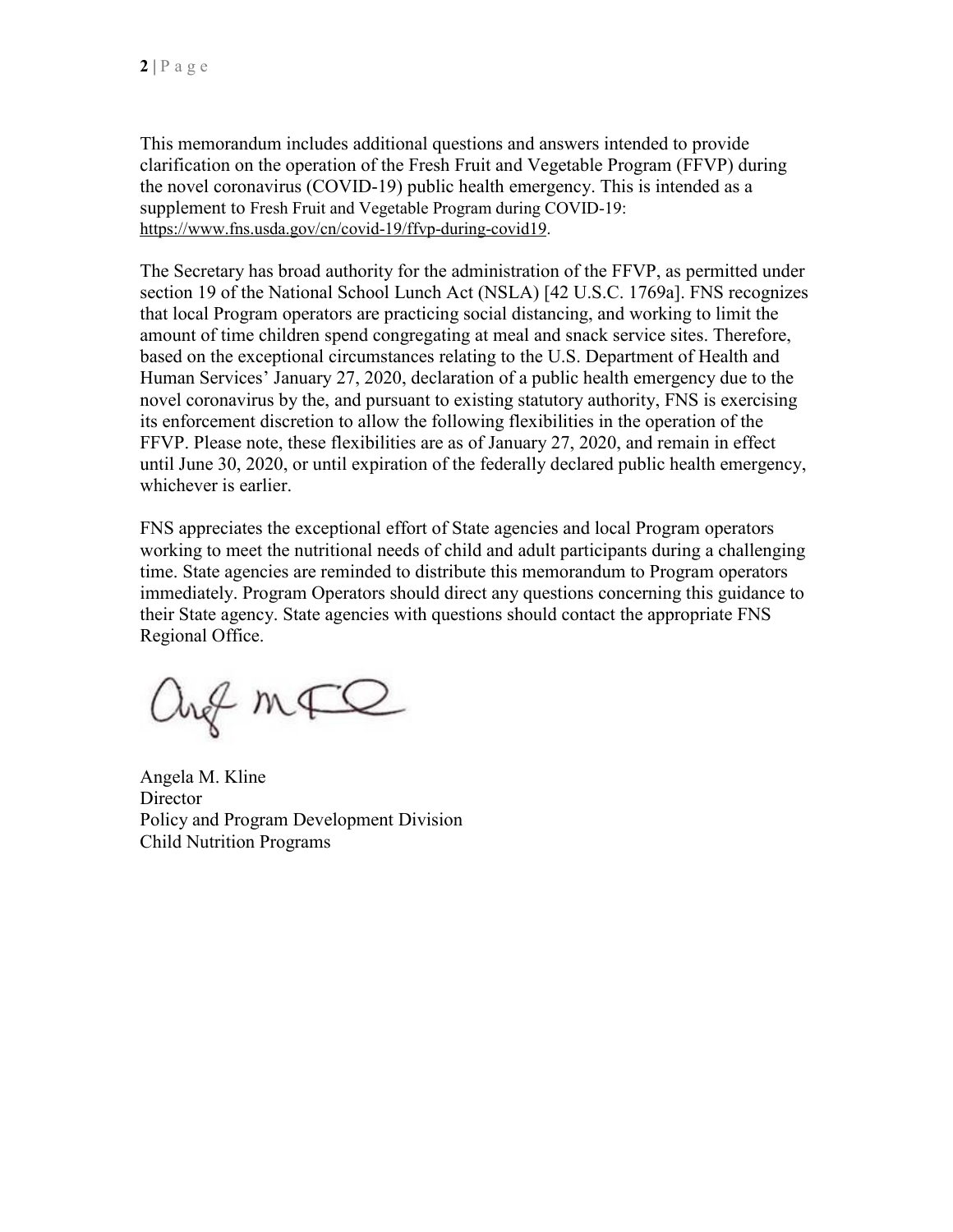# **Questions and Answers**

#### **1. May remaining FFVP funds be used towards purchasing fresh fruits and vegetables for Summer Food Service Program (SFSP) or National School Lunch Program Seamless Summer Option (SSO) meals?**

No, FFVP funds may not be used to purchase fruits and vegetables for the SFSP and SSO. However, FFVP elementary schools operating SFSP and SSO may provide FFVP foods as a separate benefit, along with the service of SFSP and SSO meals. (See Question 3, [SP-12, 2020\)](https://www.fns.usda.gov/cn/covid-19/ffvp-during-covid19).

# **2. If an FFVP elementary school is not serving meals during the school closures, may the school food authority (SFA) serve the FFVP foods from a high school or alternative location where SFSP/SSO meals are being served?**

By law, FFVP foods may only be served at participating FFVP elementary schools. An SFA with FFVP elementary schools that are not operating must request a waiver in order to be able to serve FFVP foods at alternative locations, including high schools. Any waiver request would be processed according to the requirements of Section 12(l) of the National School Lunch Act.

# **3. If FFVP schools are delivering SFSP/SSO meals to households, can the FFVP foods be provided to all children in the household regardless of age?**

Yes. In prior FFVP QAs [\(SP-12, 2020\)](https://www.fns.usda.gov/cn/covid-19/ffvp-during-covid19), SFAs operating FFVP at open sites may provide FFVP foods to any child attending the site. Similarly, prior SFSP/SSO QAs have allowed delivered meals to be served to all children residing in the household.

### **4. Do schools that participated in FFVP during school year (SY) 2019-2020 and that are selected for participation in SY 2020-2021 need a new certificate of support signed by the school food manager, the school principal, and the district superintendent (or equivalent positions, as determined by the school) or do the existing signatures suffice?**

If nothing has changed from the previous school year in terms of required signatories or other required information, the school/SFA representative may indicate this on the application and maintain this information for the record and for the review process. In that case, no new signatures would be required.

If any or all of the required signatories have changed, new signatures are required. However, as previous FFVP QAs [\(SP-12, 2020\)](https://www.fns.usda.gov/cn/covid-19/ffvp-during-covid19) indicated, if signatures cannot be obtained due to social distancing, signatures may be obtained when the program starts at the beginning of the new school year. Additionally, electronic signatures are also acceptable.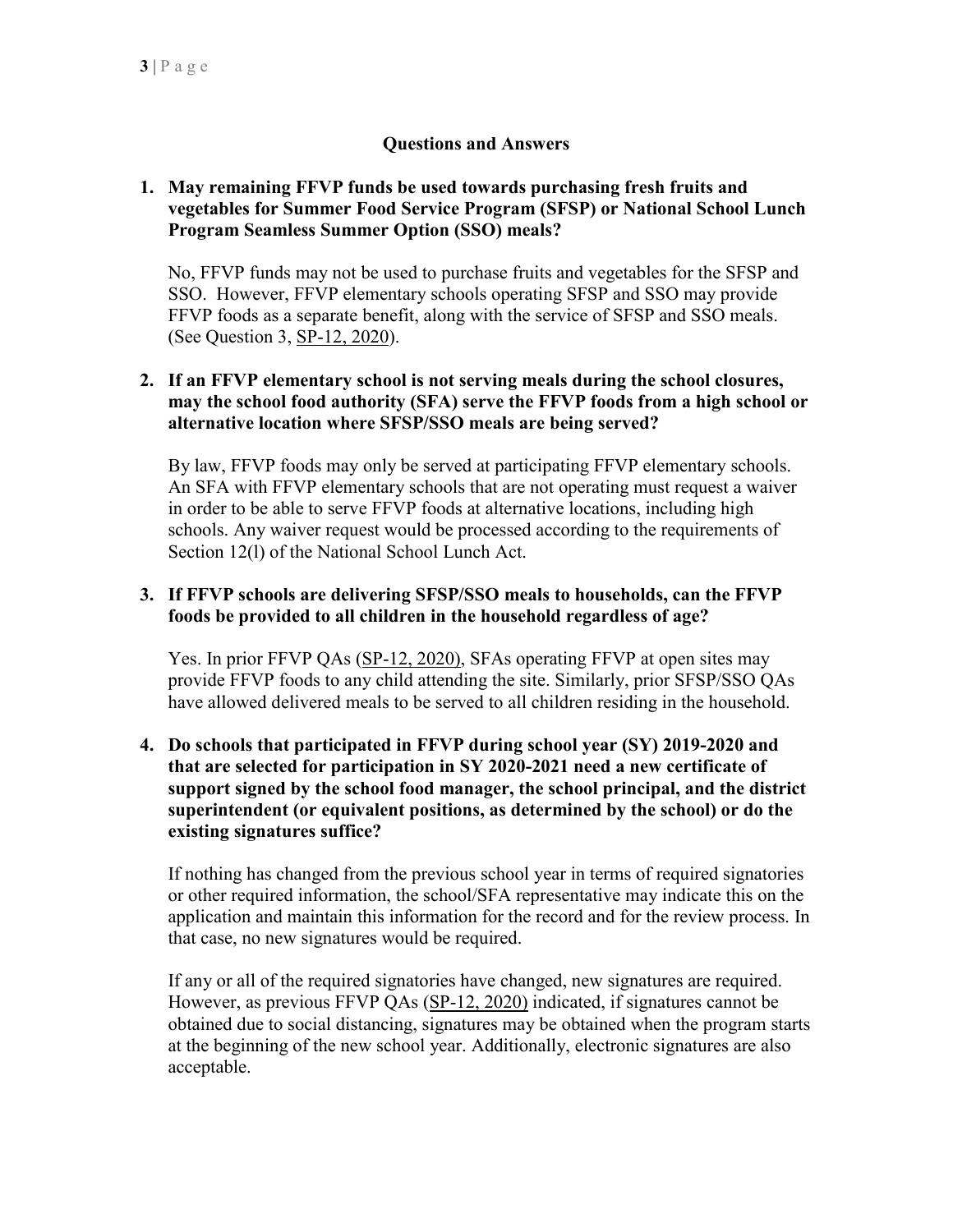**5. If an elementary school that is participating in FFVP continues to serve fruits and vegetables during the current public health emergency, can FFVP funds originally awarded to other participating schools that have ceased operations be reallocated for use at the remaining open school(s)?** 

Yes. States may reallocate unobligated, unexpended FFVP funds from closed elementary schools to other participating FFVP elementary schools that are continuing operations. The required per-student funding level of \$50-\$75/year still applies, so for operational simplicity, it is recommended (though not required) that consolidations of FFVP funds also include a similar consolidation of the student populations being served.

For example, Elementary schools A, B, and C participate in FFVP. Elementary schools B and C suspend their foodservice due to the public health emergency. The State agency reallocates elementary school B and C's unexpended, unobligated FFVP funds to elementary school A, which will continue FFVP operations. Elementary school A will now offer FFVP snacks to the students from schools B and C, in addition to its regular student population.

# **6. May an eligible FFVP elementary school that is not able to participate as a meal site for SFSP/SSP during COVID-19 unanticipated school closures, purchase produce and donate the produce to an alternate meal site in the area?**

No. FFVP elementary schools that are not open during COVID19 may not purchase and then donate produce purchased with FFVP funds. However, as noted in Question 5 above, the State agency may permit a reallocation of funds of unobligated, unexpended FFVP funds from closed elementary schools to other participating FFVP elementary schools that are serving as meal sites. Additionally, as noted in Question 2 above, an SFA with FFVP elementary schools that are not operating may request a waiver in order to be able to serve FFVP foods at alternative locations. Any waiver request would be processed according to the requirements of Section 12(l) of the National School Lunch Act.

# **7. If an FFVP school participating in SY 2019-2020 is not selected to participate in FFVP for SY 2020-2021, can they expend their remaining funds through the fall and then stop participating?**

No. If a previously participating FFVP school is not selected for the new school year, they cannot expend any of their remaining FFVP funds in the new school year starting July 1, 2020. The funds will be recovered during the year-end closeout process.